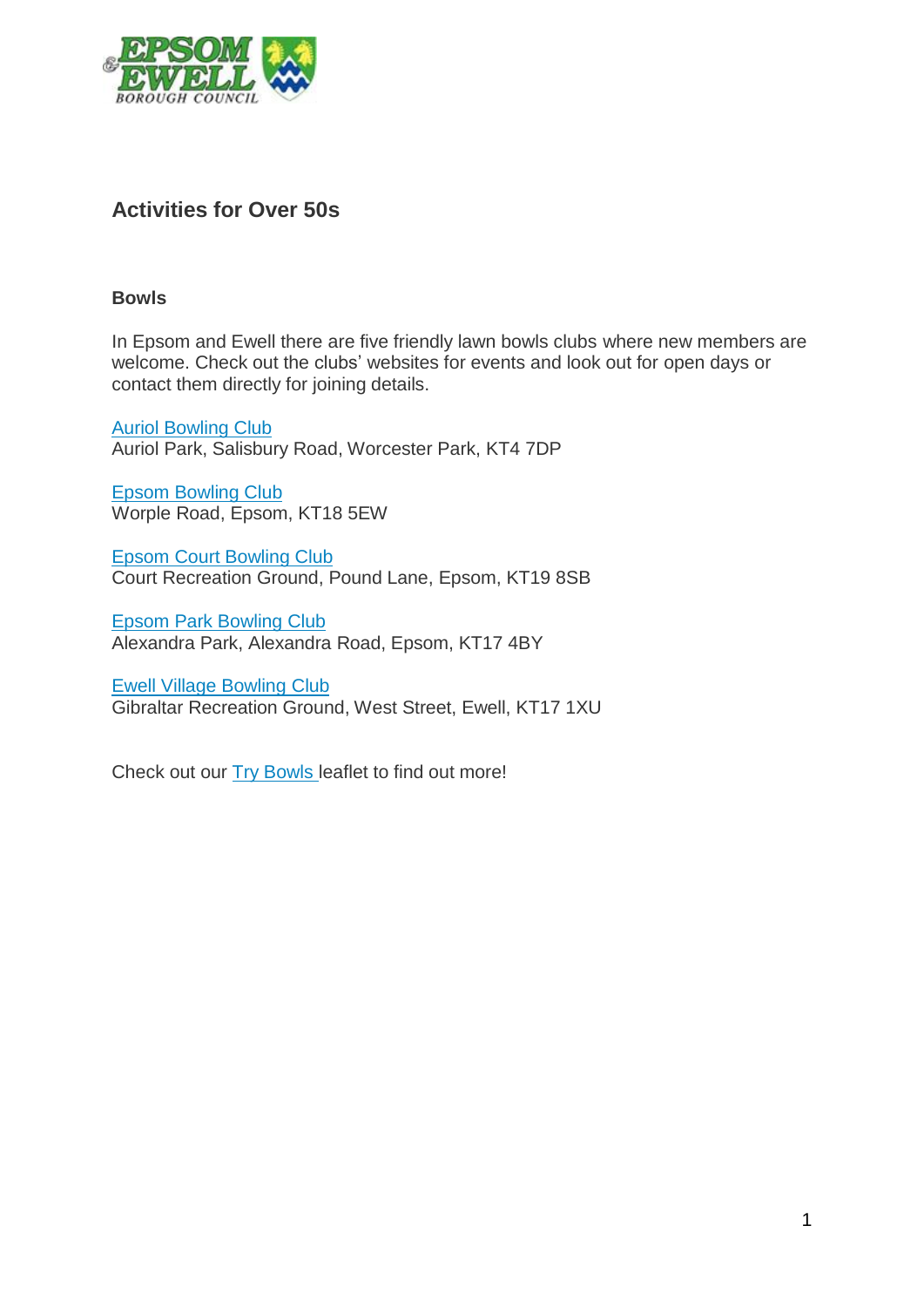

#### **Strength & Balance Classes**

These new classes are comprised of a programme of exercises to develop strength and balance in the lower body. The exercises are specifically designed to prevent falls. Sessions are taking place at three venues in Epsom and Ewell:

• Bourne Hall

Day: Tuesday

Time: 10am

Cost: £5 per class

Contact: To book please call Sue on 07842 126119 or email [suebfitness@gmail.com](mailto:suebfitness@gmail.com)

#### • Epsom Methodist Church

Day: Wednesday

Time: 11:30 - 12:15pm 12:30 - 1:15pm 1:30 – 2:30pm

Cost: £6 per class when booking 6 weekly classes in a term or £7 per class.

Contact: To book please call Karen on 07771 647132 or email [epsomstrength.balance@gmail.com](mailto:epsomstrength.balance@gmail.com)

• Rainbow Leisure Centre

Day: Tuesday

Time: 10.30-11.15am

Day: Friday

Time: 11:00-11:45am

Cost: These classes are included as part of the Club Rainbow 55+ membership. For more information on the Club Rainbow 55+ membership click [here.](http://www.epsom-ewell.gov.uk/sites/default/files/documents/residents/venues-sport-and-leisure-facilities/sports-development/Club%20Rainbow%2055%2B%20Activities%20Leaflet.pdf)

Non-members pay £4.25 and Pay & Play members pay £3

Contact: Alison McDowall: alison.mcdowall@gll.org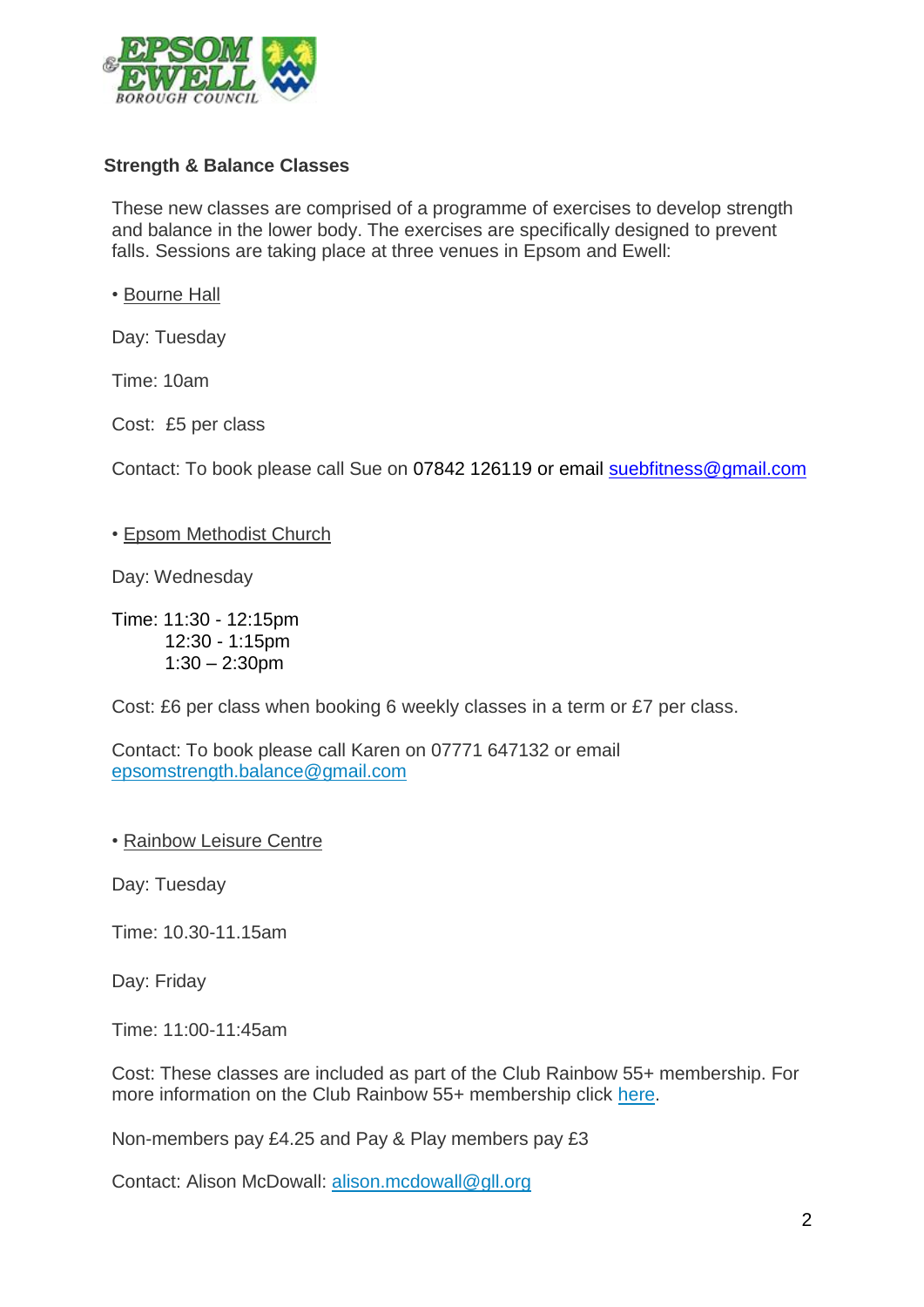

#### **Get Active 50+ Rackets Mornings**

Seven different racket sports are available as part of a weekly racket morning at Ebbisham Sports Club. The sports include badminton, squash, racketball, tennis, touchtennis, table tennis and a new sport, pickleball! (Pickleball is a racket sport that combines elements of badminton, tennis, and table tennis)

No booking is required and you can just turn up and play. The cost is £5 for nonmembers and £3 for members of Ebbisham Sports Club and the U3A. Sessions run Thursdays from 9.30am – 12pm. To find out more about the racket mornings please contact Ebbisham Sports Club by phone: 01372 720647 or [email.](mailto:admin@ebbisham.com)

Ebbisham Sports Club is a friendly, non-profit community club based in Epsom. For more information, please visit the club [website.](http://www.ebbisham.com/)

#### **Epsom Community Cricket**

The Epsom Community Cricket programme teaches individuals to play 'Cage Cricket.' Cage Cricket is a revised version of the traditional game that sees individuals play against one another. Points are awarded to individuals for batting, bowling and fielding. No running is required and it doesn't matter if you have not played cricket before.

A softer ball is used so no padding is necessary. All equipment is provided.

New players can try their first session for free. Click [here](https://www.epsom-ewell.gov.uk/sites/default/files/documents/residents/venues-sport-and-leisure-facilities/sports-development/Over50s/Epsom%20O%2750s%20Community%20Cricket.pdf) to find out more.

Day: Monday

Time: 1-2pm (Indoors)

Venue: Longmead Community Centre, Sefton Road, Epsom, KT19 9HG

Cost: £3 per session

Contact: Haidee Allen: 07973 619884 / [haidee@communitycricket.co.uk](mailto:haidee@communitycricket.co.uk) or Neil Bunting: 07900 430044 / [neil@communitycricket.co.uk](mailto:neil@communitycricket.co.uk)

Website: [www.communitycricket.co.uk](http://www.communitycricket.co.uk/)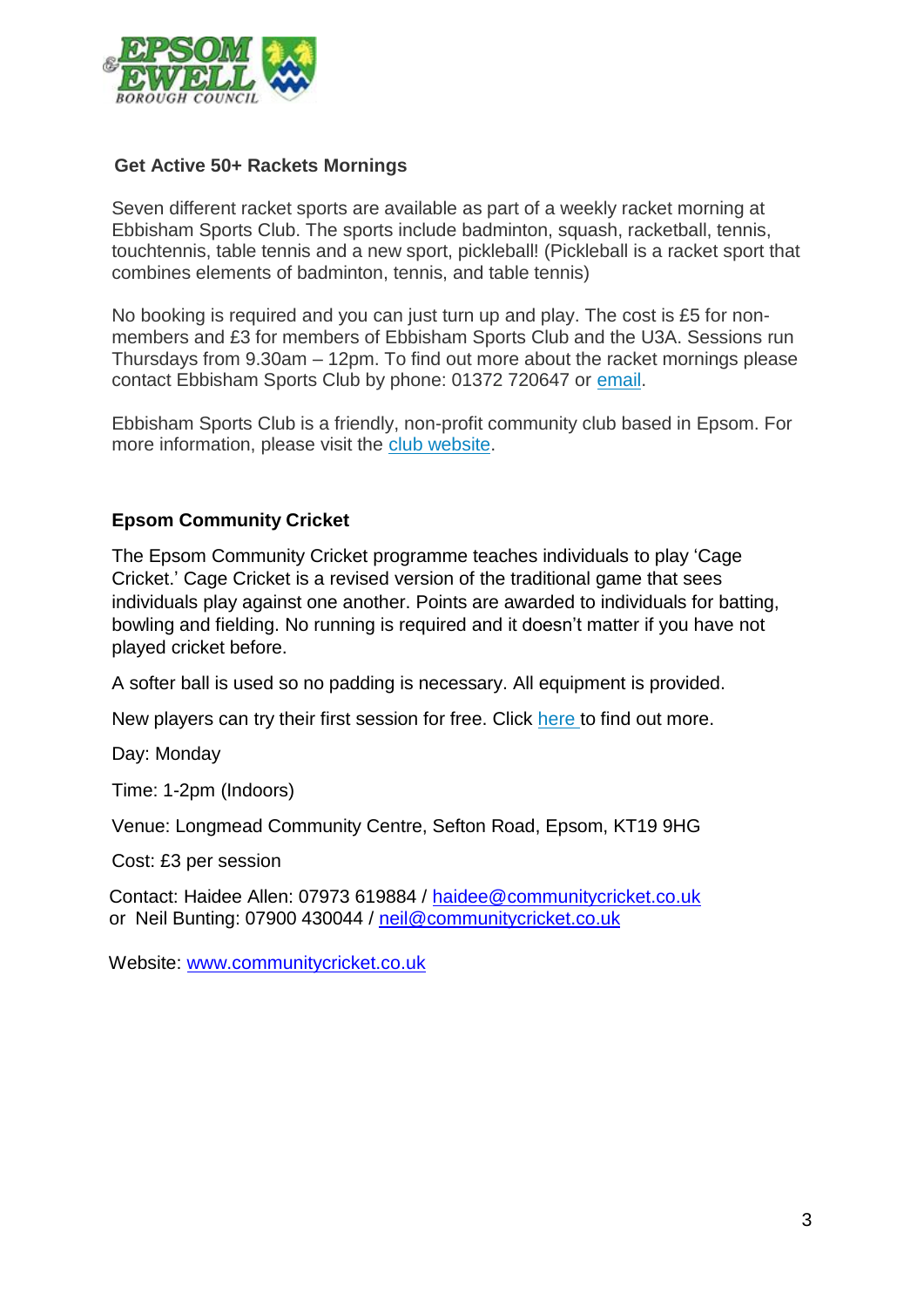

# **Tai Chi**

The NHS website offers the following description of Tai Chi: 'Tai Chi, also called Tai Chi Chuan, combines deep breathing with flowing movements. Originally developed as a martial art in 13<sup>th</sup> century China, Tai chi is today practiced around the world as a health-promoting exercise.'

### **Bourne Hall**

Day: Friday Time: 1-2pm Venue: Bourne Hall, Spring Street, Ewell KT17 1UF Cost: £8 for over 60s / £9 for under 60s Contact: Sue Ayley: 07984 724359 / [sueayley@tiscali.co.uk](mailto:sueayley@tiscali.co.uk)

# **Rainbow Leisure Centre**

Day: Tuesday

Time: 9:30 – 10:30am

Venue: Rainbow Leisure Centre, East Street, Epsom, KT17 1BN

Cost: membership required or fee will apply. Contact the Centre

Contact: Lou Requena 07952 370670 / [lourequena@hotmail.co.uk](mailto:lourequena@hotmail.co.uk)

#### **Bourne Hall – Thai Chi for individuals with Parkinson's**

Day: Thursday

Time: 10:30am – 12pm

Venue: Bourne Hall, Spring Street, Ewell KT17 1UF

Cost: Free

Contact: Lou Requena 07952 370670 / [lourequena@hotmail.co.uk](mailto:lourequena@hotmail.co.uk)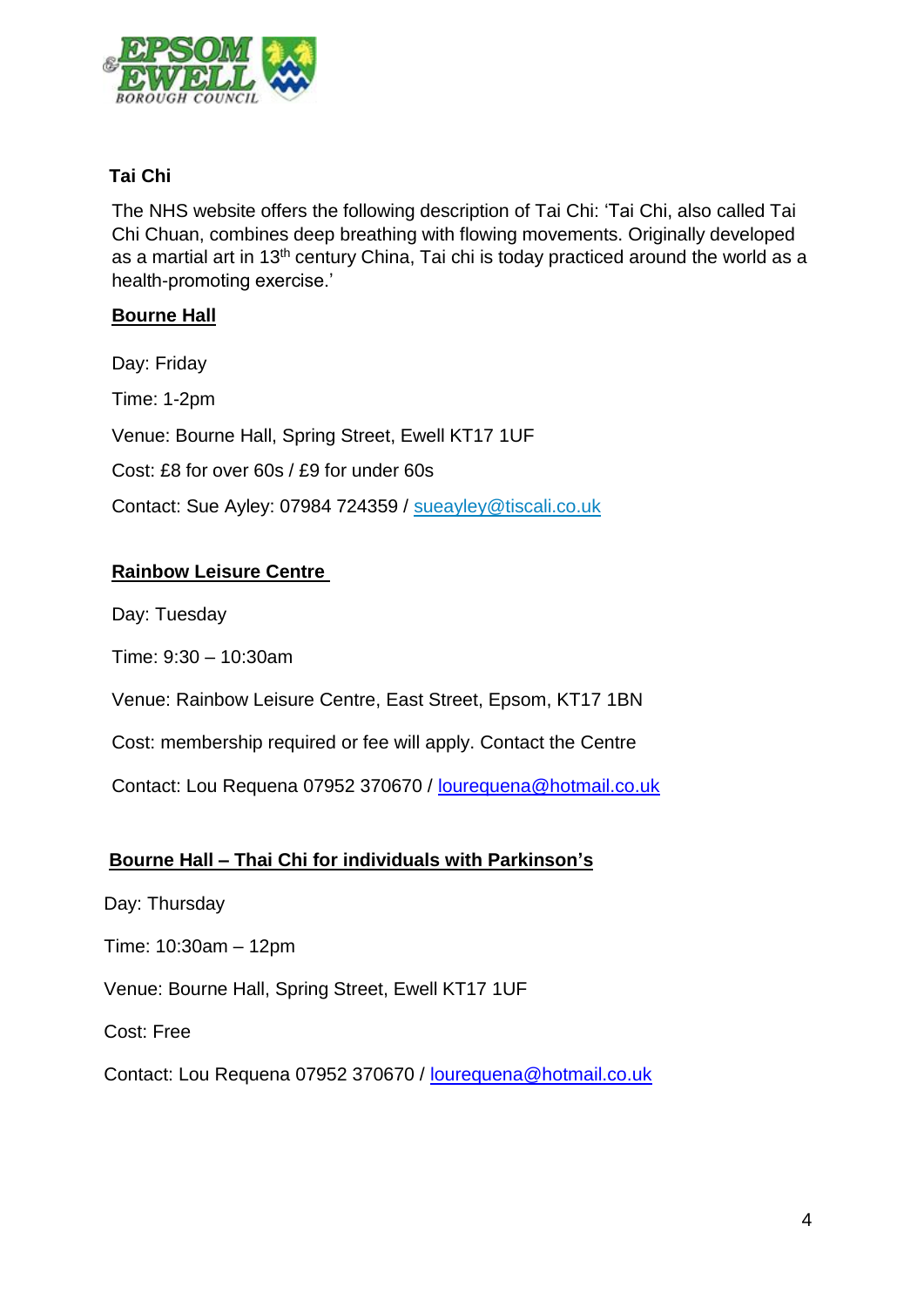

### **Epsom and Ewell Health Walks**

Epsom and Ewell Health Walks lead several walks every month. All walks are free and there is no need to book.

The group led one hour walks on Wednesdays and Sundays and a 30 minute walk on Mondays. All the walks start at 10am and begin at various venues around the borough.

To visit the Epsom and Ewell Health walks website click [here.](https://www.epsomandewellhealthwalks.org.uk/)

More information on Epsom and Ewell Health Walks as well as other walking opportunities can be found on our [Walks](http://www.epsom-ewell.gov.uk/walks) page.

#### **Ladies Only Swimming and Aqua**

Join Helen Oldknow for some high quality, safe swimming courses held in a private setting.

| <b>Timetable</b> |                    |                |
|------------------|--------------------|----------------|
| Day              | <b>Activity</b>    | <b>Time</b>    |
| Tuesday          | Aqua               | $10-11$ am     |
| Tuesday          | Swimming-Improvers | 11.15am-12noon |
| Tuesday          | Swimming-Beginners | 12noon-12.45pm |
| Thursday         | Swimming-Beginners | 12noon-12.45pm |

Venue: Linden Bridge School, Grafton Road, Worcester Park, Surrey, KT4 7JW

Classes run in term time only.

Contact: Helen Oldknow: 07753 749347 / [helen.oldknow15@gmail.com](mailto:helen.oldknow15@gmail.com)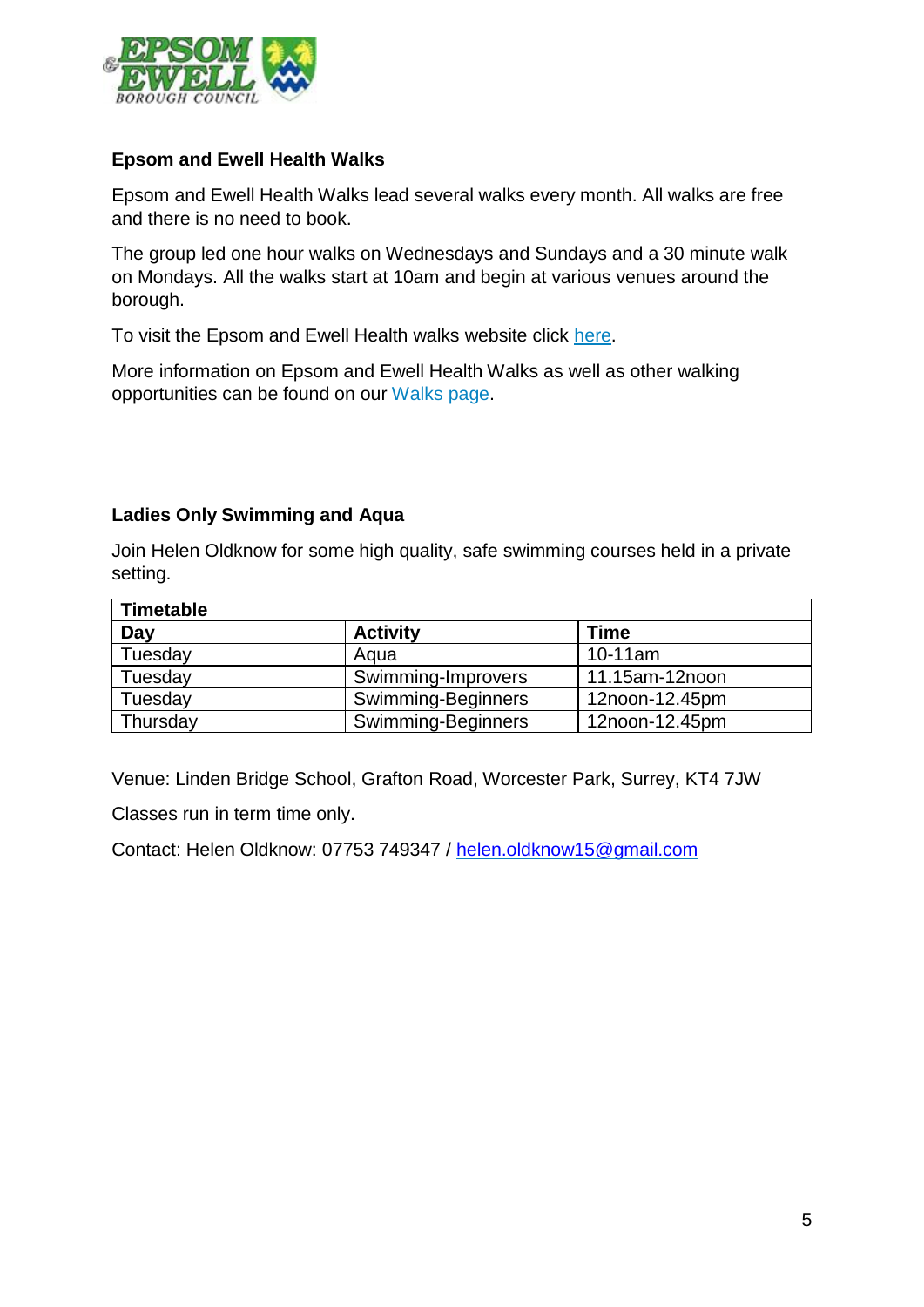

### **Walking Football**

Escape the elements in the shelter of the Rainbow Leisure Centre Sports Hall! Men and women aged 60+ are invited to take part in the Walking Football sessions every at 9:30-11.30am every Friday.

The sessions are non-contact and non-competitive; however the group does occasionally enter teams into competitions.

Day: Friday

Time: 9:30 -11.30am

Cost: £3 per session

Venue: Rainbow Leisure Centre, East Street, Epsom, Surrey KT17 1BN

Contact: Mary Mannion: [mary.mannion@gll.org](mailto:mary.mannion@gll.org)

You can find out more information on Walking Football opportunities in and around Surrey by visiting the Walking Football [World website.](http://www.walkingfootballworld.com/)

#### **Walking Netball**

Rainbow Leisure Centre is now offering weekly Walking Netball sessions. The sessions are run by volunteers with years of experience. They are open to all abilities and are non-competitive and non-contact, focusing on improving stability, hand-eye co-ordination and team work.

Day: Wednesday

Time: 1:30 – 3pm

Venue: Rainbow Leisure Centre, East Street, Epsom, KT17 1BN

Cost: Free for Club members. Visitors pay £3

Contact: Alison McDowall: [Alison.mcdowall@gll.org](mailto:Alison.mcdowall@gll.org) or call the Rainbow Leisure Centre Reception for more details on 01372 727 277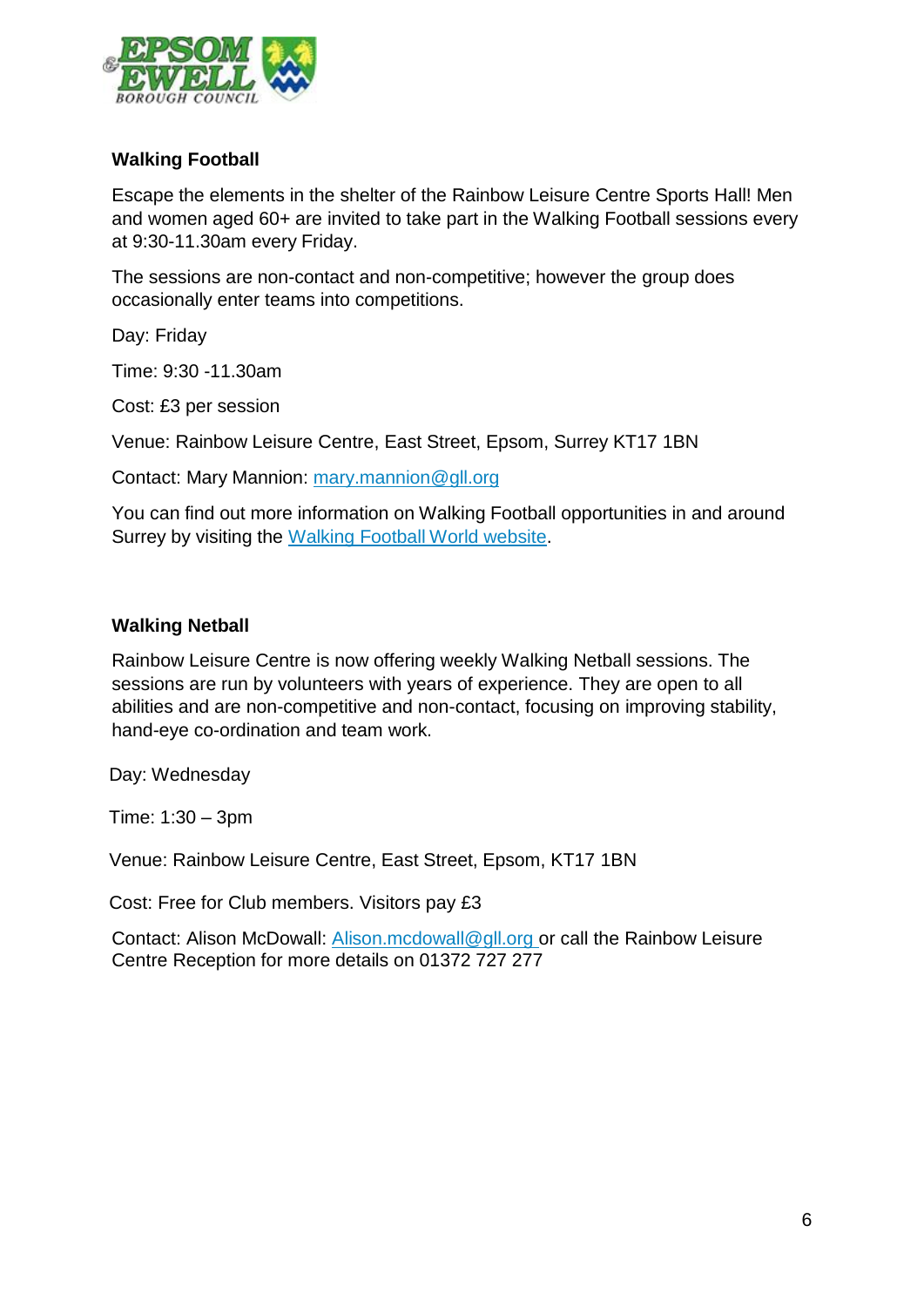

### **Club Rainbow 55+**

The Rainbow Leisure Centre have a specially designed Club Rainbow membership for those aged 55 and over. This entitles members to take part in classes, play sports as well as take advantage of the additional social opportunities which include trips, days out and friendly competitions.

55+ activities include dance, pilates, water workouts, gym based activities, a selection of racket sports and much more.

Members can benefit from the club area in the gym where they will find a notice board with all upcoming events. The gym also provides a comfortable seating area where members can relax after activities and enjoy a tea or coffee.

Alison McDowall is the Club Lead. Her role is to develop and manage the programme for existing and new club members. Alison is on hand for members who have any questions or concerns.

For more information please email Alison McDowall: [alison.mcdowall@gll.org](mailto:alison.mcdowall@gll.org)

To find out more about the Rainbow Leisure Centre please click [here.](http://www.epsom-ewell.gov.uk/sites/default/files/documents/residents/venues-sport-and-leisure-facilities/sports-development/Club%20Rainbow%2055%2B%20Activities%20Leaflet.pdf) You can also visit the Better [website.](http://www.better.org.uk/leisure-centre/epsom-and-ewell/rainbow-leisure-centre)

#### **Qigong class**

Day: Thursday

Time: 6.30 to 8.00pm

Venue: Langley Vale Village Hall, Epsom

Cost: £15.00.

Contact:

Pay for your first class only on the relevant day or night. Monthly fees are then paid for in advance and are non-refundable. To book a class or if you have any question Call Lou on: 07952 370670 / [info@lourdesanne-requena.com](mailto:info@lourdesanne-requena.com)